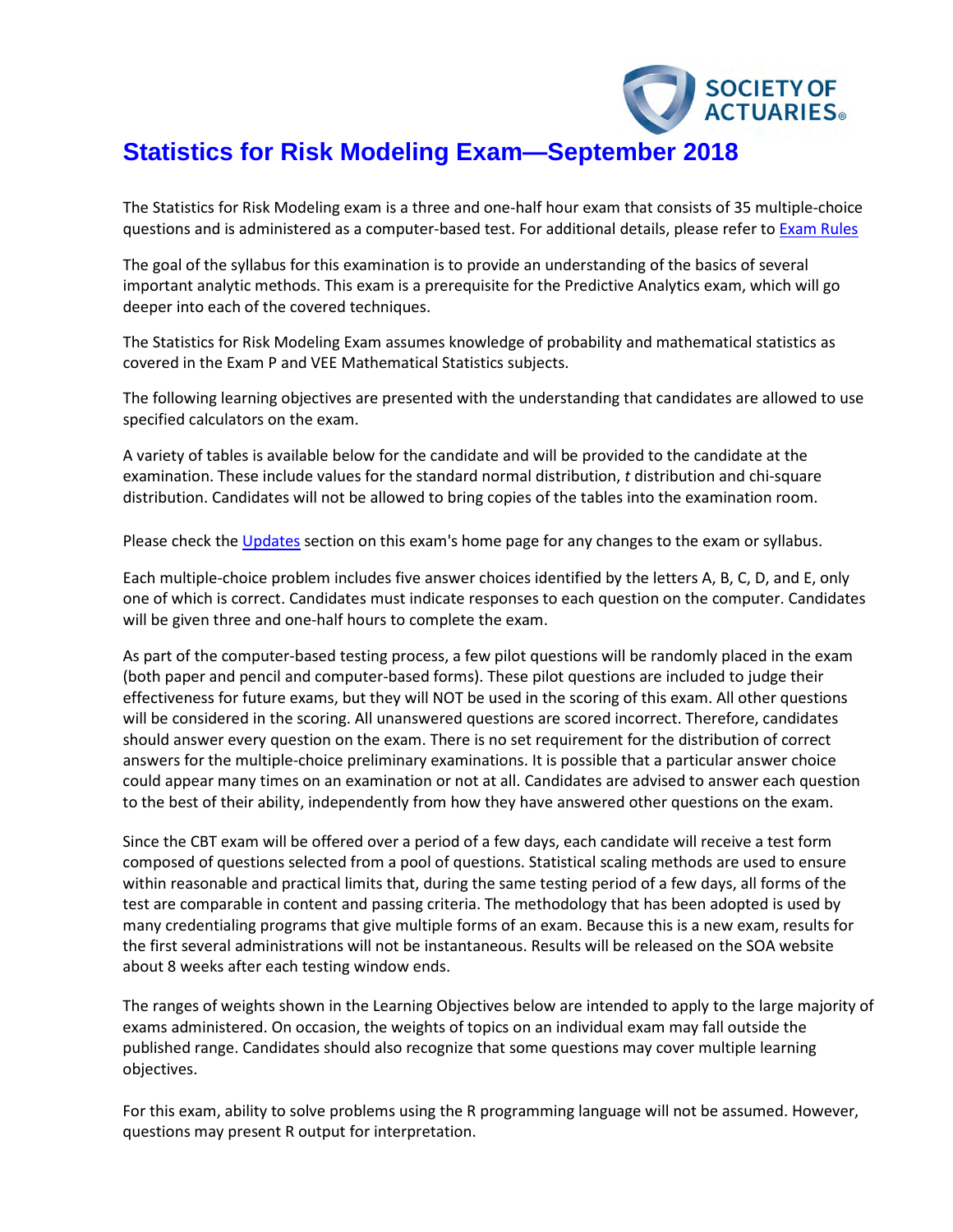# **LEARNING OBJECTIVES**

1. **Topic: Basics of Statistical Learning (7.5-12.5%)**

## **Learning Objectives**

The Candidate will understand key concepts of statistical learning.

## **Learning Outcomes**

The Candidate will be able to:

- a) Explain the types of modeling problems and methods, including supervised versus unsupervised learning and regression versus classification.
- b) Explain the common methods of assessing model accuracy.
- c) Employ basic methods of exploratory data analysis, including data checking and validation.

## 2. **Topic: Linear Models (40-50%)**

## **Learning Objectives**

The Candidate will understand key concepts concerning generalized linear models.

## **Learning Outcomes**

The Candidate will be able to:

- a) Describe and explain the components of, in particular, the exponential family of distributions and link functions.
- b) Estimate parameters using least squares and maximum likelihood.
- c) Interpret diagnostic tests of model fit and assumption checking, using both graphical and quantitative methods.
- d) Select an appropriate model, considering:
	- Distributions and link functions
	- Variable transformations and interactions
	- Pearson chi-square statistic
	- *t* and *F* tests
	- AIC and BIC
	- Likelihood ratio test
- e) Interpret model results with emphasis on using the model to answer the underlying business question.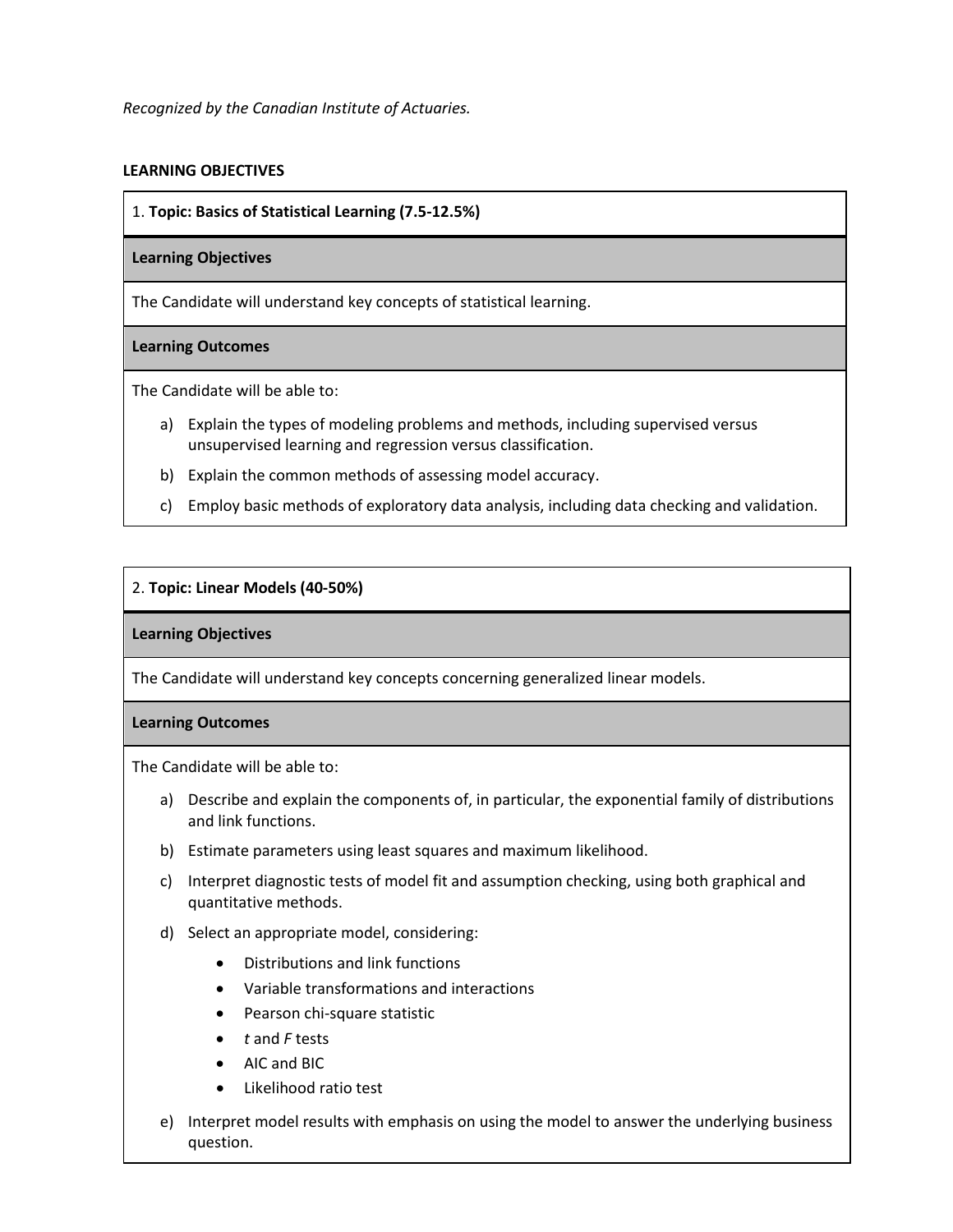- f) Calculate and interpret predicted values, confidence, and prediction intervals.
- g) Understand how approaches may differ compared to using an ordinary least squares model, including lasso, ridge regression, and KNN.

## 3. **Topic: Time Series Models (12.5-17.5%)**

#### **Learning Objectives**

The Candidate will understand key concepts concerning regression-based time series models**.** 

## **Learning Outcomes**

The Candidate will be able to:

- a) Define and explain the concepts and components of stochastic time series processes, including random walks, stationarity, and autocorrelation.
- b) Describe specific time series models, including, exponential smoothing, autoregressive, and autoregressive conditionally heteroskedastic models.
- c) Calculate and interpret predicted values and confidence intervals.

## 4. **Topic: Principal Components Analysis (2.5-7.5%)**

## **Learning Objectives**

The Candidate will understand key concepts concerning principal components analysis.

## **Learning Outcomes**

The Candidate will be able to:

- a) Define principal components.
- b) Interpret the results of a principal components analysis, considering loading factors and proportion of variance explained.
- c) Explain uses of principal components.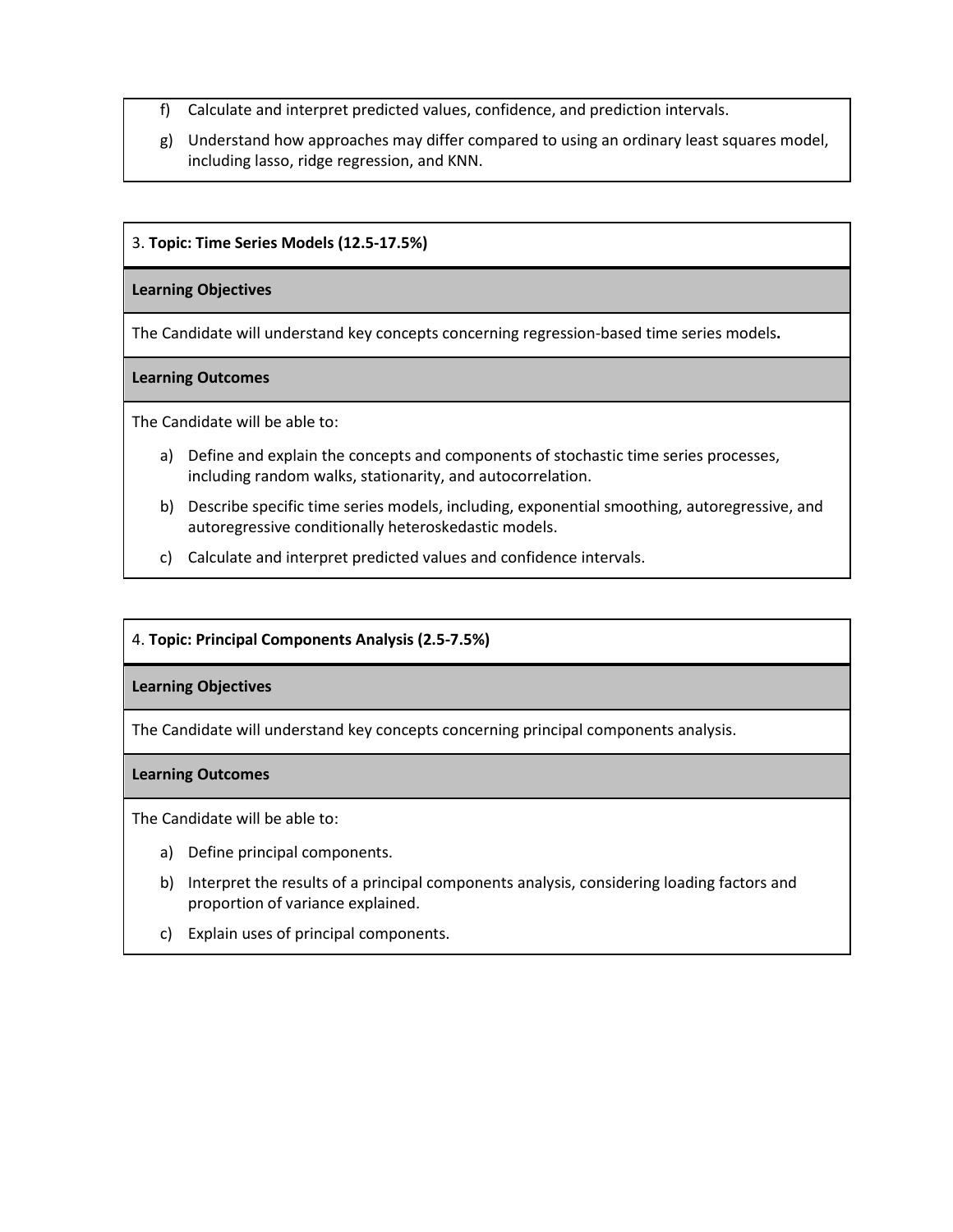## 5. **Topic: Decision Trees (10-15%)**

#### **Learning Objectives**

The Candidate will understand key concepts concerning decision tree models.

#### **Learning Outcomes**

The Candidate will be able to:

- a) Explain the purpose and uses of decision trees.
- b) Explain and interpret decision trees, considering regression trees and recursive binary splitting.
- c) Explain and interpret bagging, boosting, and random forests.
- d) Explain and interpret classification trees, their construction, Gini index, and entropy.
- e) Compare decision trees to linear models.
- f) Interpret the results of a decision tree analysis.

## 6. **Topic: Cluster Analysis (10-15%)**

#### **Learning Objectives**

The Candidate will understand key concepts concerning cluster analysis.

#### **Learning Outcomes**

The Candidate will be able to:

- a) Explain the uses of clustering.
- b) Explain *K*-means clustering.
- c) Explain hierarchical clustering.
- d) Explain methods for deciding the number of clusters.
- e) Compare hierarchical with *K*-means clustering.

## **Textbooks**

*Regression Modeling with Actuarial and Financial Applications*, Edward W. Frees, 2010, New York: Cambridge. ISBN: 978-0521135962.

Chapter 1 – Background only Chapter 2 – Sections 1-8 Chapter 3 – Sections 1-5 Chapter 5 – Sections 1-7 Chapter 6 – Sections 1-3